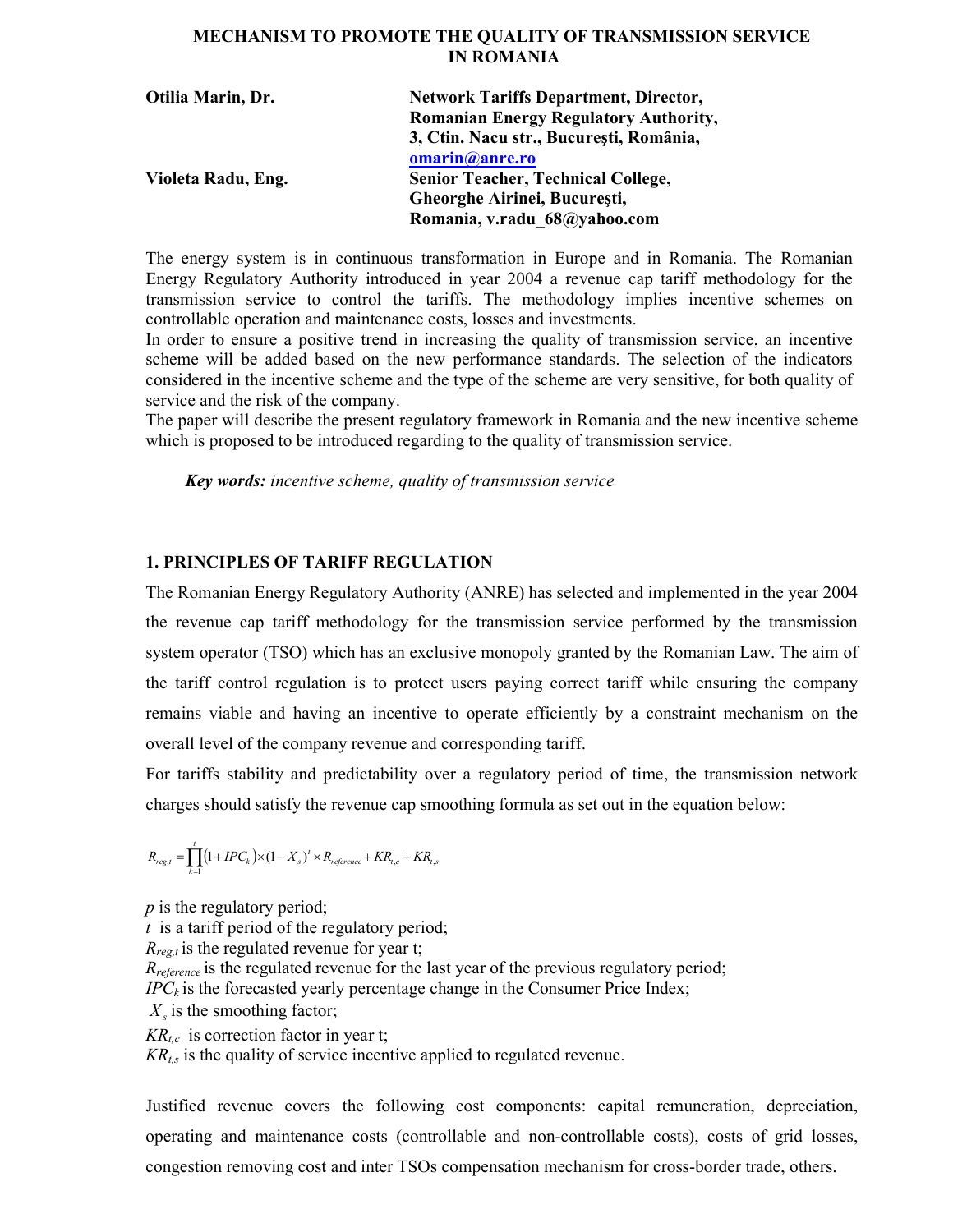According to the implemented mechanism, the justified revenue of the TSO could increase each year in line with inflation and investment level, but could decrease at least following the efficiency imposed by regulator for different components: an annual efficiency factor for controllable operating and maintenance costs and an annual cap for losses level (%) including unbalanced electricity for losses.

Corrections with different incomes of the TSO (allocation of the interconnection capacity etc.), cost of losses, inter TSO compensation, congestions etc. are applied for each tariff period t originated from t-1 and t-2 tariff periods after applying the smoothing formula.

The equally sharing of the efficiency gain from controllable operation and maintenance cost for a regulatory period is applied in the first tariff period of the next regulatory period after applying the smoothing formula.

Corrections related to the assets base for p-1 and p-2 regulatory periods are considered to the requested revenue of the first tariff period of regulatory period p, before applying the smoothing formula.

## 2. INCENTIVE MECHANISMS IN FORCE

#### 2.1. CONTROLLABLE OPERATING AND MAINTENANCE COST

The incentive schemes applied to controllable operating and maintenance cost and, from the second regulatory period, losses, gave to TSO the incentives to increase the efficiency of its activity in order to increase their profits on short term. These schemes also gave to TSO the base in establishment of new efficient investments. More, using a rate of return applied to the average assets base registered in each year of the regulatory period versus a cost plus methodology, gives the incentive to TSO to invest. Only the efficient investments in the transmission network are considered by the regulator.

According to the incentive mechanism, the controllable operating and maintenance cost approved by the regulator as starting point at the beginning of a regulatory period, is the registered operating and maintenance costs in the last year of the previous regulatory period plus half of the difference between:

- the controllable operating and maintenance cost approved by the regulator for the last year of the regulatory period, and

- the registered controllable operating and maintenance cost for the same year.

The starting point at the beginning of a regulatory period will be considered the controllable operating and maintenance cost approved by the regulator for the last year of the previous regulatory period when the registered controllable operating and maintenance cost are higher than the controllable operating and maintenance cost approved by the regulator for the same year.

Applying these rules to the activity of the Romanian TSO for the second regulatory period, the regulated starting point for the controllable operating and maintenance costs was with 1.2% under the regulated level for the last year of the first regulatory period.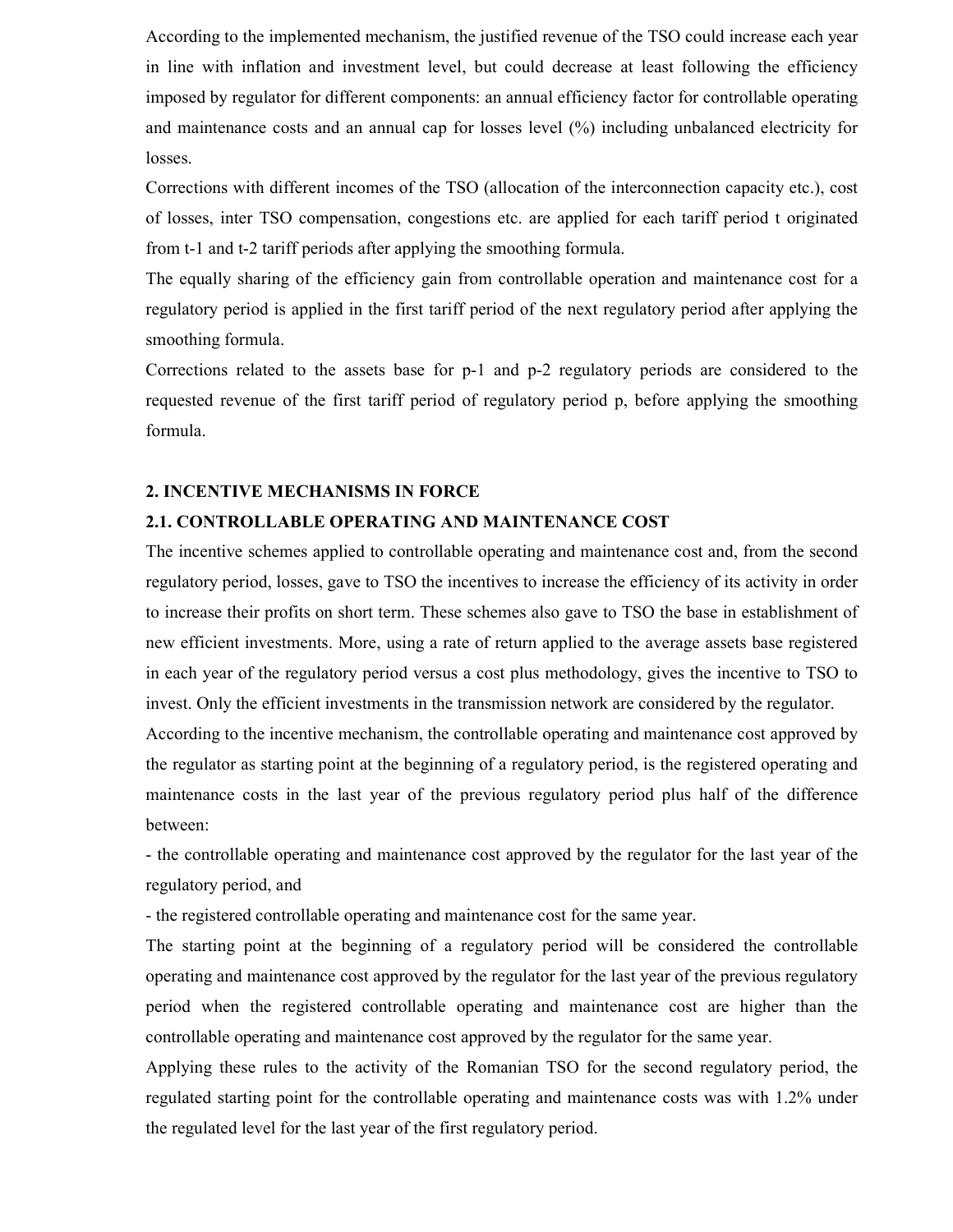The regulated slope of controllable operating and maintenance cost for the second regulatory period is 80% of the achieved slope in the first regulatory period: 1.5% for the second regulatory period is higher than 1.0% used for the first regulatory period.

On the other side of the incentive mechanism, for the first regulatory period, the TSO kept the profit over the approved level. The equally sharing of the efficiency gain from controllable operation and maintenance cost for the second regulatory period will be applied in the first tariff period of the third regulatory period after applying the smoothing formula.

# 2.2. INVESTMENT

The investment incentive mechanism consists in unlinking the operator revenues to its costs, but to the investments of the company through the approved component of the justified revenue consisting by the pre tax nominal weighted average cost of capital (debt and equity) applied to the regulated asset base.

As soon as the investments are undertaken at different tariff periods and vary considerably in size, the smoothing formula applied to investment costs has the greatest impact in providing a stronger tariff stability and predictability. Substantial fluctuations in cash spending from year to year can occur.

A stream of investment cost is converted into assets on which an annual return is earned and into a stream of yearly depreciation cost. The yearly capital consumption is measured as the sum of the capital costs components: return on assets and depreciation.

At present, the asset of the operator have two components: the major one commissioned before the first year of the first regulatory period (2005) where the depreciation is regulated considering an average depreciation time of 25 years and the second one, with the assets commissioned after the year 2005 and linear depreciation over the life time.

About 80% of the very ambitious investment plan (170 mil Euro per year) has been achieved during the first regulatory period. The correction between prognosis and achievements were considered in the tariff with inflation and interest rates according to the methodology provisions at the end of the regulatory period as the penalty side of the incentive mechanism.

## 2.3. LOSSES

The network losses costs are driven by quantity and price of losses, as a distinct component of the building blocks.

Starting with the first year of the second regulatory period, a yearly cap varying from 2.1% to 1.85% from the energy entering in the transmission network was considered, in correlation with the investment plan. For each tariff period, additional profit of the company is represented by earnings from efficiency higher than 10% of the cap.

More, the incentive scheme imposes that the quantity needed to be purchased on balancing market in order to cover the losses has not to exceed 2% of monthly regulated losses. Considering the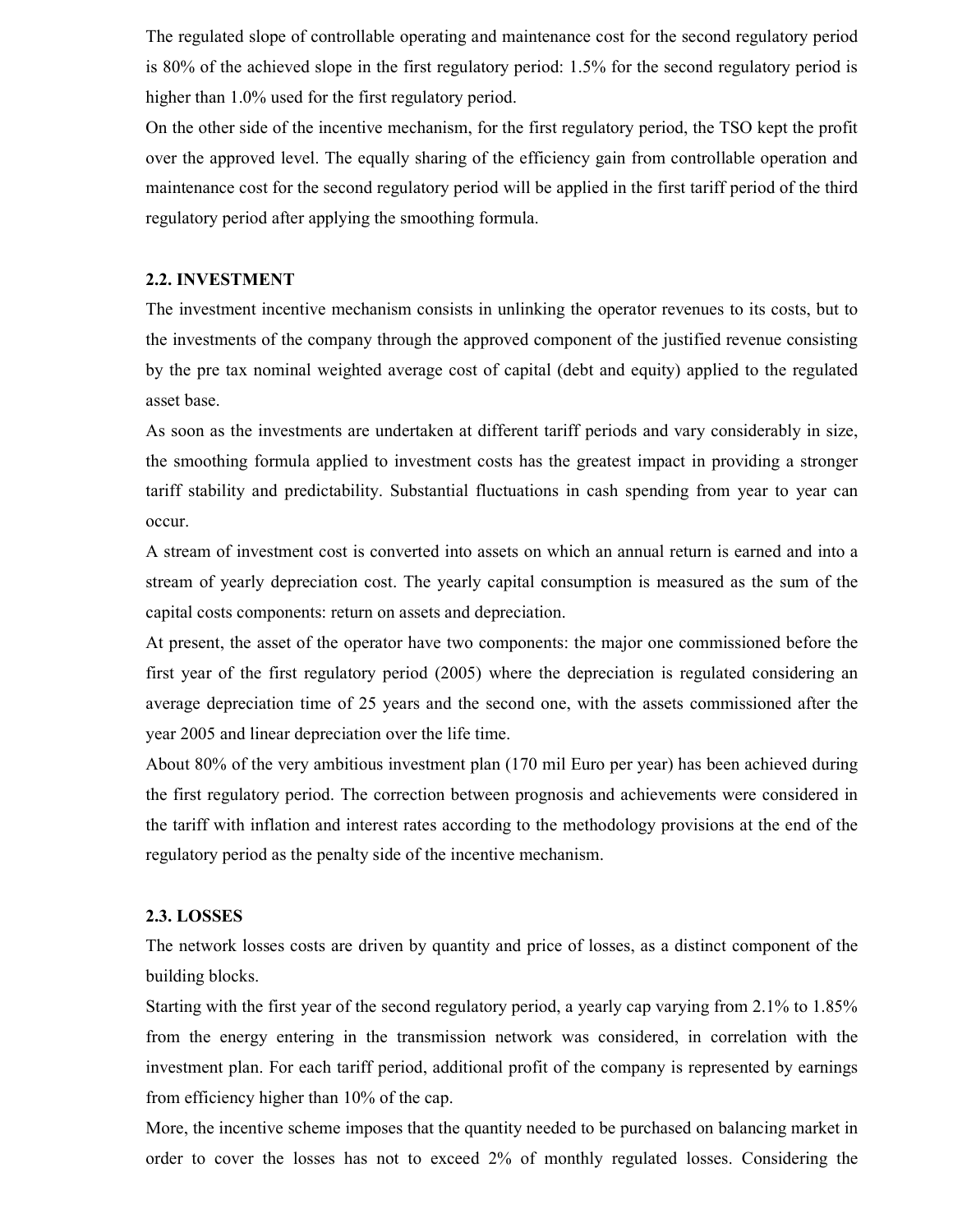unbalancing losses costs as part of the controllable operating and maintenance costs, the second part of the incentive mechanism is covered for losses in order to stimulate the operator to increase its performance.

The percent of losses decreased from 2.63% in the year 2004 to 2.59% in 2005, 2.47% in 2006 and 2.26% in 2007 from the energy entering in the transmission network.

# 3. QUALITY SERVICE INCENTIVE MECHANISM

In order to ensure the quality of the transmission service, according to the special provision of the Electricity Law no. 13/2007 (no. 318/2003), performance standards are in force for supplying, distribution, transmission and system service beginning with the year 2008.

The basis of quality service promotion is represented by the performance publication, but the performance standards with customer and overall guaranteed standards make sure that no uneconomic degradation of quality occurs.

Customer guaranteed standards are levels of performance which must be fulfilled in each individual delivery of a specified service. Customers who fail to receive the required level of service under a guaranteed standard may be entitled to receive a penalty payment.

Overall guaranteed standards are levels of performance set by the regulator and companies must use their best endeavours to comply with them.

The incentive scheme represents an even more powerful instrument to promote the improving of quality service and in the establishment of the efficient investments. Price and quality are closely related: each quality is associated with a price adjustment.

The company's performance is compared to a quality target; deviations result in either a penalty or a reward. There are many variations of quality incentive schemes. Price and quality can be mapped continuously, in a discrete fashion, or a combination of these, the level of the penalty or reward can be capped, dead bands may be applied etc. (Figure 1).

Figure 1. Quality Incentive Schemes

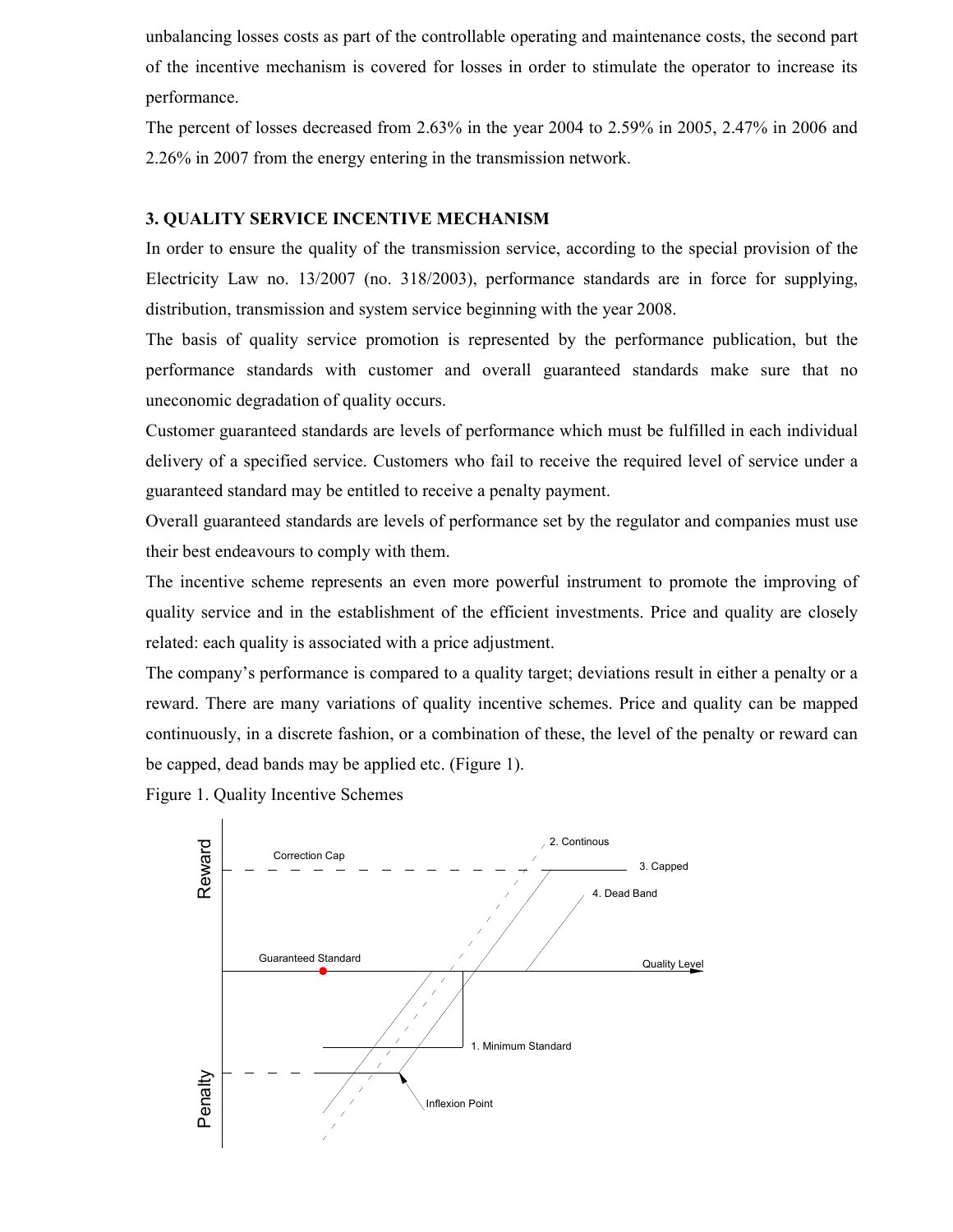Under scheme 1, a fixed penalty is imposed when the quality target is not fulfilled. Scheme 2 introduces a continuous relation between price and quality. Scheme 3 is similar to scheme 2 except that the penalty and reward are now capped in order to reduce the financial risks at the company and customers. Scheme 4 is similar to scheme 2, but it has a dead band where no price adjustments are made. The dead band is introduced in order to avoid, on short term, the stochastic element which can lead to not relevant quality fluctuations and as result, unintended penalty and reward fluctuations. Asymmetries between penalty and reward are possible.

At present, ANRE intends to impose an incentive scheme for quality of transmission service related to the continuity aspect. It monitors the Energy Not Served – ENS and Average Interruption Time – AIT for transmission service and balancing energy requested due to the network congestion and their annual costs for system service. For technical and commercial aspects, customer guaranteed standards are in place.

In order to reduce the financial risk and the stochastic variation, the scheme with direct relation between quality level and incentive level, cap and dead band is considered as appropriated. More, for calibration, two options are considered as transitory application of the scheme: with a correction cap of  $\pm$  2.5% of the associated yearly revenue without it's application to the next tariff period revenue calculation or with a correction cap of  $\pm$  1.0% of the associated yearly revenue with it's application to the next tariff period revenue calculation. After the transitory period, the level of the correction cap established by the Romanian regulator will not be over  $\pm$  2.5% of associated yearly revenue, according to the tariff methodology in force. The link between quality and the tariff methodology is  $KR_{t,s}$  presented in Formula 1.

For the year 2008, the associated revenue from transmission tariff is about 266 mil Euro. Accordingly, the correction cap is 2.66 mil Euro for the cap of  $\pm$  1.0% and 6.64 mil Euro for the correction cap of  $\pm$  2.5%.

For the first year of application, only ENS and AIT has to be considered in the scheme because the balancing market is in place in Romania only since 2005 and not enough historical data are registered for the other indicator. The balancing energy requested due to the network congestion in the year 2008 was 74 GWh for a costs of 3.7 mil Euro. The removing time shorter than 300h on the load duration curve, the average removing cost was 75 Eur/MWh for a maximum of 85 Eur/MWh. For the 2700 h when the system was congested due to the network, the average removing cost was about 55 Eur/MWh.

The evolution of the ENS (unplanned interruptions caused by TSO, except force majeure) is presented in Figure 1 for the period 2004 – 2008. The strong sustained investment program, configuration and the low loading level of the network allowed the TSO a good efficiency in this field.

For dead band of  $\pm 20\%$  and an inflexion band of  $\pm 40\%$ , sensitivity analyses were performed on the target of the incentive scheme. The inflexion point represents the point where the cap is applied to the linear variation of the correction versus quality.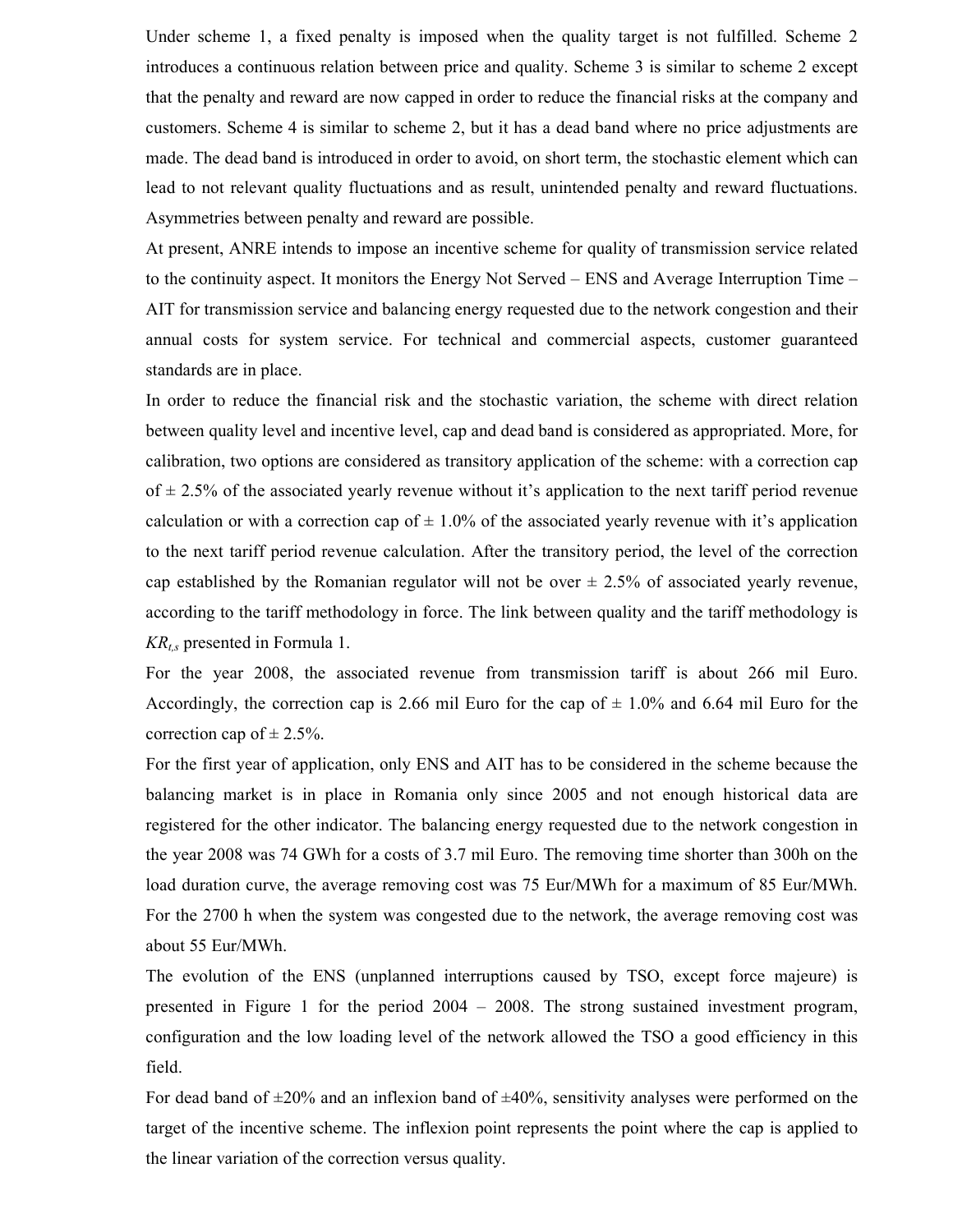Figure 2 presents, for a discount rate of 10%, the variation of the ENS price versus the target considered for the incentive scheme over the study period 2004 – 2008.

The discounted consumers gain over the study period for different targets, varies from 12.1 mil Euro to -4.4 mil Euro for a correction cap of 1% of the associated revenue from tariffs and 30.2 mil Euro to -11 mil Euro for a correction cap of 2.5%.

The flattening of the first two years of five year period, changes the crossing of the X axis for a target of 120 MWh. Accordingly, the ENS price is 720 Euro/MWh for a correction cap of 1% and 1800 Euro/MWh for a correction cap of 2.5%. Based on the fact that at present, in Romania, ENS is valued to 1000 Euro/MWh, this value of 120 MWh is proposed to be the target of the incentive scheme for the year 2009.







Taking into account the forecasted values for the year 2009, the proposed target is 1.1 minutes lost per year. For this target, the dead band of  $\pm 20\%$ , an achieved value greater than 1.33 minutes lost per year penalizes the TSO when a value smaller than 0.89 minutes lost per year rewards the TSO. For the inflexion band of  $\pm 40\%$  from the target, the ENS price is 39500 Euro/MWh for the Penalty Inflexion Point (1.56 minutes lost per year) and 92200 Euro/MWh for the Reward Inflexion Point (0.67 minutes lost per year). The marginal ENS price is 276600 Euro/MWh, outside of the dead band and inside of the correction caps.

According to the investment plan and the achieved values in 2009 for continuity aspects, a new target will be proposed for the year 2010.

## 4. Conclusions

At present, in Romania, incentive schemes for controllable operating and maintenance costs, investment and losses are already in force.

The schemes applied to controllable operating a maintenance cost and, from the second regulatory period, losses, give to the TSO the incentives to increase the efficiency of its activity in order to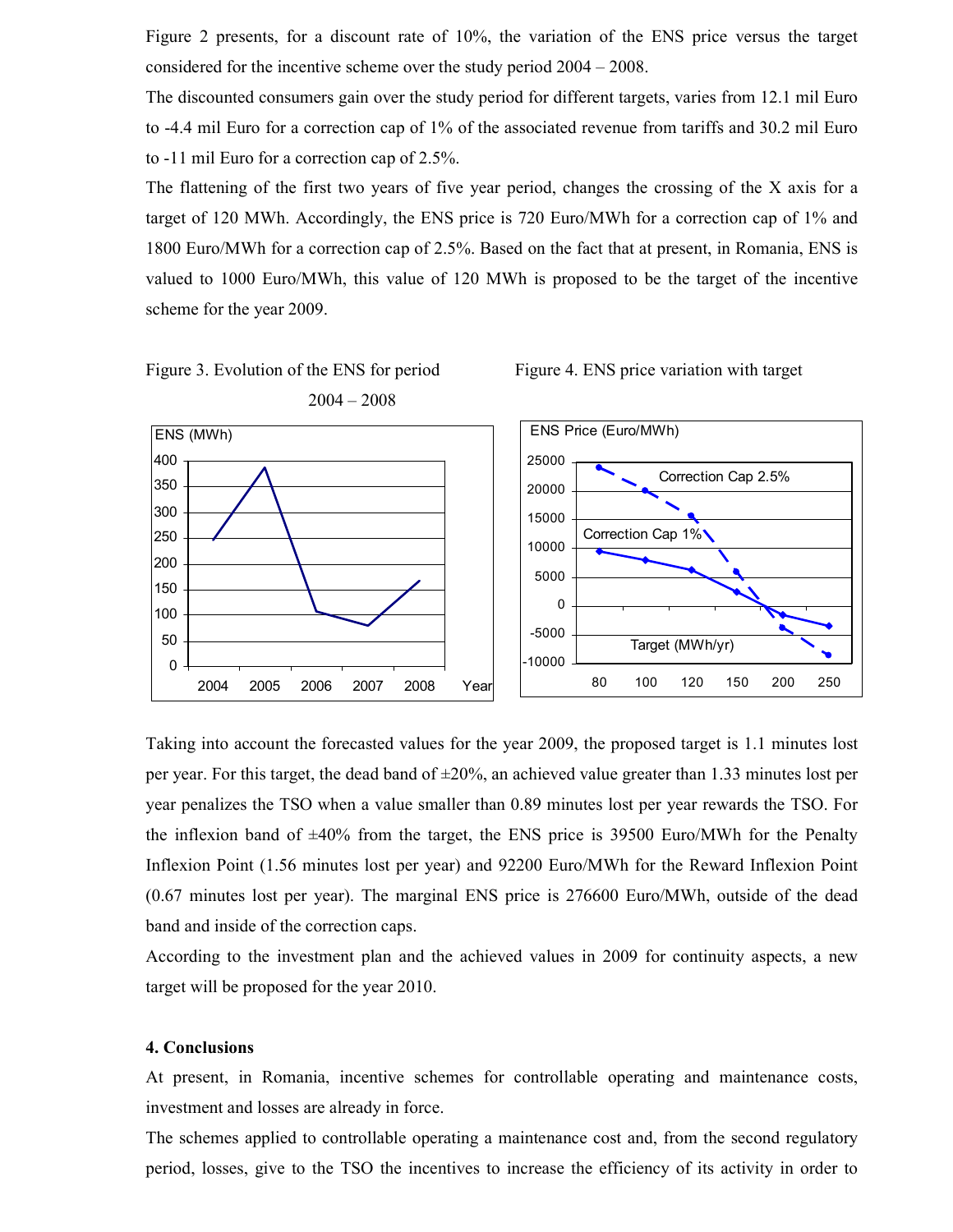increase their profits on short term. These schemes also give to the TSO the base in establishment of new efficient investments. More, using a rate of return applied to the average assets base registered in each year of the regulatory period versus a cost plus methodology, the TSO has the incentive to invest. Only the efficient investments in the transmission network are considered by the regulator. Penalties are applied by the mechanism when it doesn't receive the proper attention from the TSO. By introducing the incentive scheme for quality of the transmission service, the regulator has assured

the aim of a tariff control regulation for integration of quality and tariff control without an explicit approach, but a general one.

The performance standards, promoted by ANRE according to the Energy Law, guarantee a reliable and stable operation, when the incentive scheme on quality of the transmission service gives to the TSO the incentive to more efficiency in this respect and a new instrument to establish new investments.

Because of the lack of data, only an incentive scheme for quality of transmission service related to the continuity aspect should be implemented, even the ANRE monitors the ENS and AIT for the transmission service and balancing energy requested due to the network congestion and their annual costs for system service.

At present, the proposed indicator for the quality of transmission service incentive mechanism is average interruption time.

In order to reduce the financial risk and the stochastic variation, the direct relation between quality level and incentive level, cap and dead band is considered as appropriated. The proposed target of the scheme for the year 2009 is 1.1 minutes lost per year (unplanned interruptions caused by TSO, except force majeure) with a dead band of  $\pm 20\%$  and an inflexion band of  $\pm 40\%$ .

More, for calibration, two options are considered as transitory application of the scheme: with a correction cap of  $\pm$  2.5% of the associated yearly revenue without it's application to the next tariff period revenue calculation or with a correction cap of  $\pm$  1.0% of the associated yearly revenue with it's application to the next tariff period revenue calculation. After the transitory period, the level of the correction cap established by the Romanian regulator will not be over  $\pm$  2.5% of associated yearly revenue, according to the tariff methodology in force. Accordingly, the correction cap associated to the year 2008 is 2.66 mil Euro for the cap of  $\pm$  1.0% and 6.64 mil Euro for the cap of  $\pm$ 2.5%.

New developments are considered regarding to the undelivered energy from generators and, for the quality of the system service, to the congestion, as soon as more historical data will be available. The undelivered energy from generators registered more than 900 MWh at the level of the year 2008. The number of dispatch intervals when congestion occurs with a marginal value grater than a specific value (Eur/MWh) should be also monitored. A weighting factor has to be considered between the quality's indicators considered in the scheme.